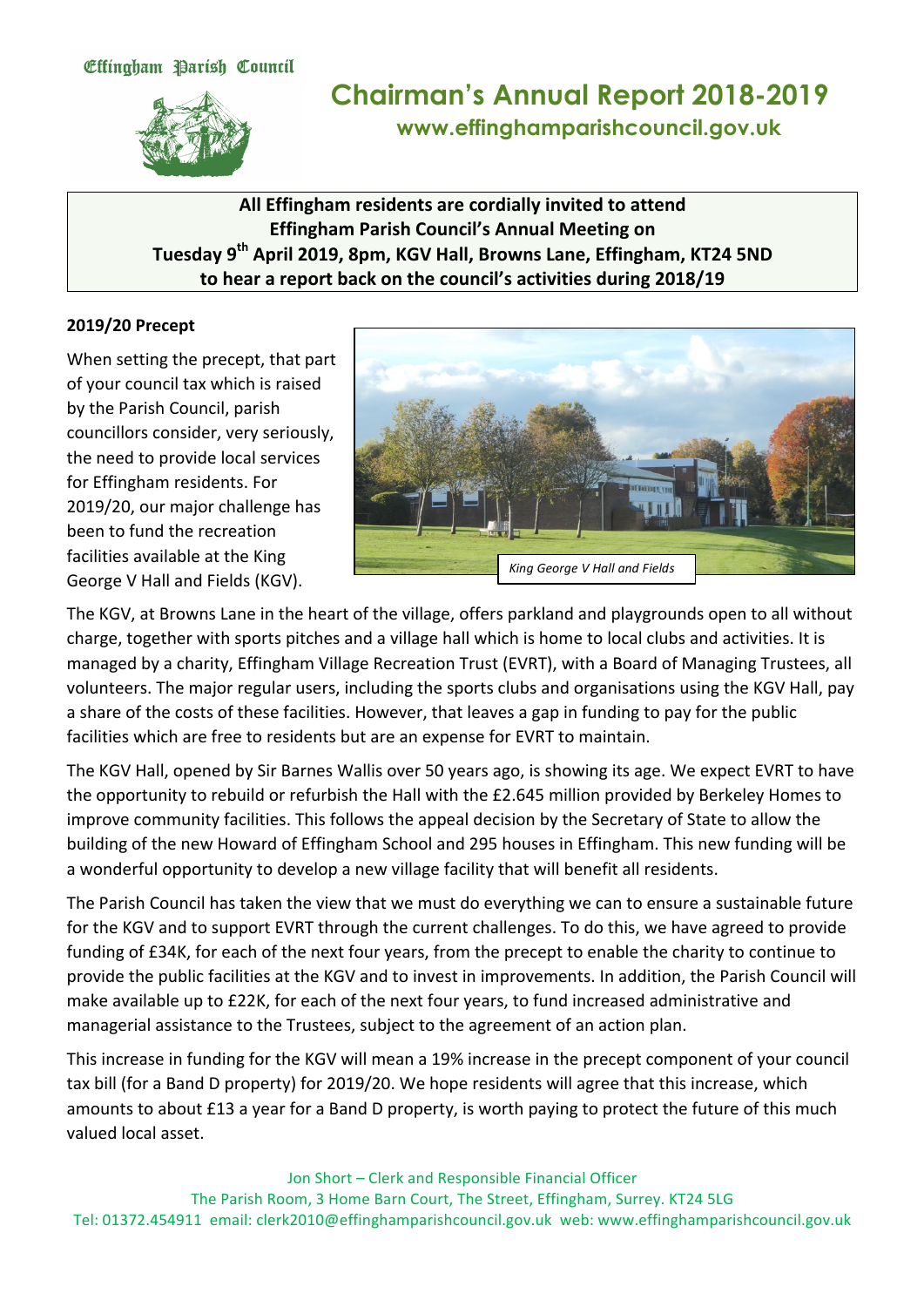#### **Parish Council Services**

Later this year, the Parish Council intends to carry out a parish-wide survey of residents to seek your views on Parish Council services, which range from allotments and recreation facilities to Neighbourhood Planning and protecting our Conservation Area.

#### **Parish Council Elections**

There are parish council elections in May. Parish councils influence decisions on many matters that affect the local community including planning, highways, transport, environmental and community matters.

The Parish Council is active in supporting local community organisations and initiatives through its Community and Sprucing-Up funds. It also encourages village events, such as the recent Commoners' Day on Effingham Common.



As a parish councillor you become someone your community will look to for advice and guidance, and a community leader with the power to influence decisions for the benefit of the people you serve.

If you are interested and wish to understand more about the role of parish councillor please contact the Parish Clerk, Jon Short. The Clerk's contact details are below.

## **Berkeley Homes / Howard of Effingham School**

A detailed planning application for the new school site is expected in early 2019.

The Parish Council has been participating in a liaison group with Berkeley Homes co-ordinated by our borough councillor (and parish councillor) Liz Hogger. We have been discussing designs for the school site, highways matters and parking, amongst other topics. The objectives of the liaison are to try and ensure that the building design, layout, highways and parking matters are appropriate to our village and that there will be the minimum possible disruption to neighbours and villagers during construction and after development. 

## **The Sir Douglas Haig**

One of the aspirations of the Neighbourhood Plan is to register Assets of Community Value (ACVs) in the parish. Under the leadership of Cllr Alison Mayell, the Sir Douglas Haig has been included, subject to review, on Guildford Borough Council's ACV list. Once listed the local community will be informed if the asset comes up for sale during the 5-year listing period. Residents could then enact the Community Right to Bid, which gives a moratorium period of six months to determine if we can raise the finance to purchase the asset.

## **Effingham Conservation Area Appraisal**

Effingham's Conservation Area Appraisal is well under way at Guildford Borough Council and we have been promised their initial draft in the next few weeks. At the request of Cllr Mayell, a "walk-about" took place around Effingham's Conservation Area in September with Guildford's Conservation Officers and members of: the Parish Council, Effingham Residents Association and Effingham Local History Group. The Conservation Officers were impressed by the knowledge and enthusiasm expressed by the group and listened to concerns raised.

Jon Short - Clerk and Responsible Financial Officer The Parish Room, 3 Home Barn Court, The Street, Effingham, Surrey. KT24 5LG Tel: 01372.454911 email: clerk2010@effinghamparishcouncil.gov.uk web: www.effinghamparishcouncil.gov.uk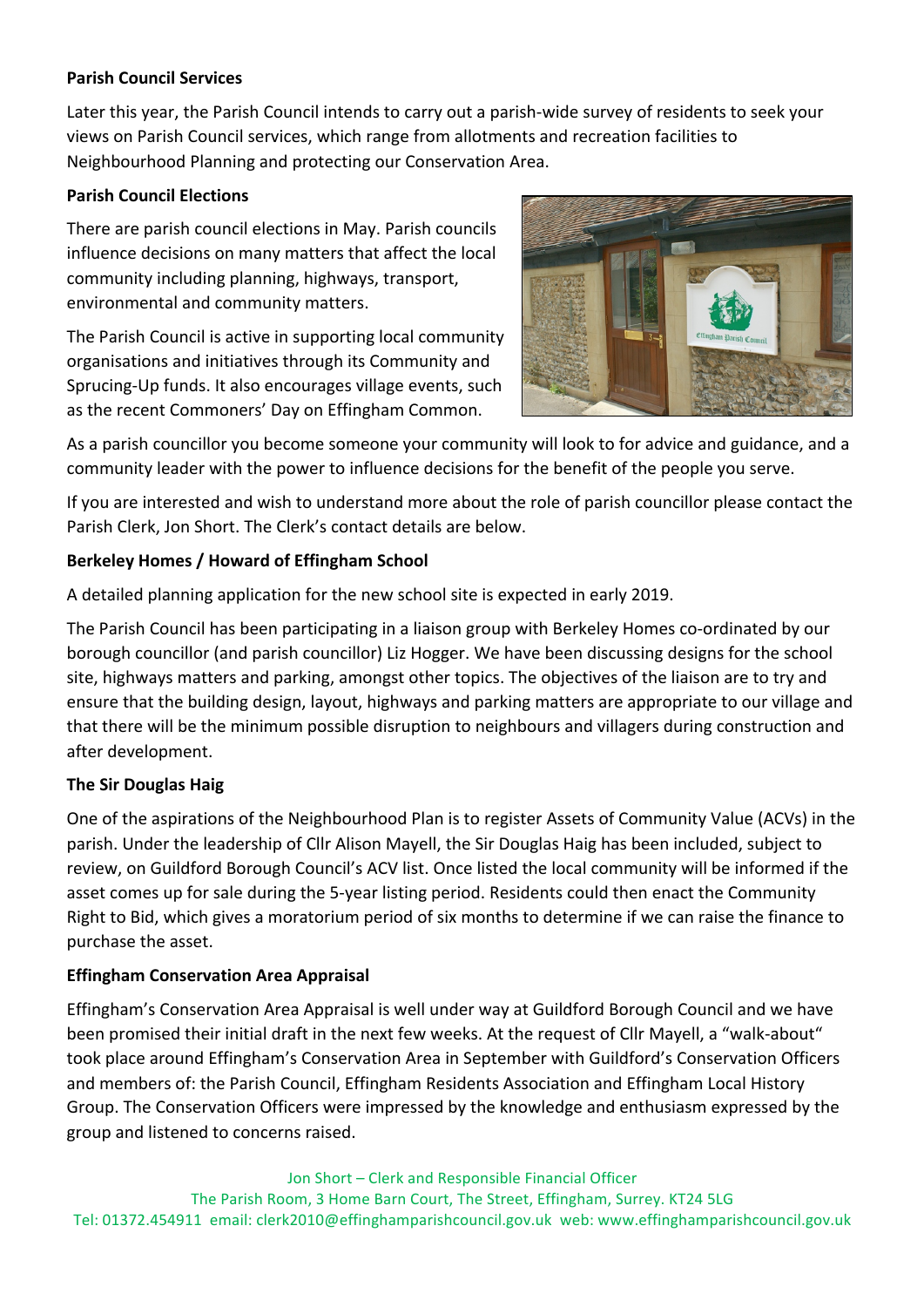This has been a very positive collaboration between different organisations in Effingham to help the Borough Council produce an important new document which, with our Neighbourhood Plan, will give our Conservation Area important protection from unsuitable development.

#### **Village Magazine**

This new venture is planned to arrive through your door in the spring. Our intention is that this publication will stimulate the formation of a "not for profit" enterprise that will make this a regular periodical that encourages and invigorates our community activities. Local groups will have the opportunity to promote their activities and local business can advertise their services.

If you would like to get involved, place an advert, submit an article or post an event then email Cllr Cliff Hackett at hackettcliff@outlook.com or call him on 01372 459113 or 07973 428002.

## **Draft Local Plan and the former Wisley Airfield**

Guildford Borough Council Leader, Cllr Paul Spooner, and Deputy Leader, Cllr Matt Furniss, attended the July meeting of the parish council to give an update and answer questions about the Local Plan. The parish council has consistently opposed the draft Local Plan's proposals for extensive building on the green belt, and strongly opposes the inclusion of the former Wisley Airfield as a site for development of a new town of 2,000 houses.

The housing target in the Local Plan has not yet been finalised, and the Planning Inspector will be holding further public hearings on this in February. Updated statistics about population growth in Guildford borough have recently been published and it is hoped that a decreased housing target may reduce the need to build on the green belt in our area. The parish council will continue to represent local views on the draft Local Plan and former Wisley Airfield.

#### **Parish Council Activities**

**Planning** – the Parish Council is a statutory consultee on all planning applications within the parish. During this year we have not only been applying national and borough planning rules in our comments but also the planning policies contained in the Effingham Neighbourhood Plan, which now carries full weight in the Borough Council's planning decisions. This has meant that councillors have needed to research each planning application to a deeper level than ever before, and we have set up a working group of all parish councillors to help with our deliberations. The decision and our response to all planning matters is then made at our monthly meetings.

**Effingham Neighbourhood Plan** 2016 - 2030 **Adopted version April 2018** 稀 **Effingham Parish Council** www.effinghamparishcouncil.gov.uk<br>Village Plan website: www.effinghamvillageplan.co

SEFFINGHAM

Residents who would like to have their say about a planning application should inform the Clerk that they would like to address the council.

**Major Planning Applications** – Millgate Homes attended the October meeting of the council to present the case for their planning application for 23 houses on land at Church Street. Although this was a site allocated for development in the Neighbourhood Plan it was designated for no more than 9 homes, which should be small-scale and in keeping with the Conservation Area. The parish council has objected to Millgate's application on several grounds including the over-development of the site.

Jon Short - Clerk and Responsible Financial Officer

The Parish Room, 3 Home Barn Court, The Street, Effingham, Surrey. KT24 5LG Tel: 01372.454911 email: clerk2010@effinghamparishcouncil.gov.uk web: www.effinghamparishcouncil.gov.uk